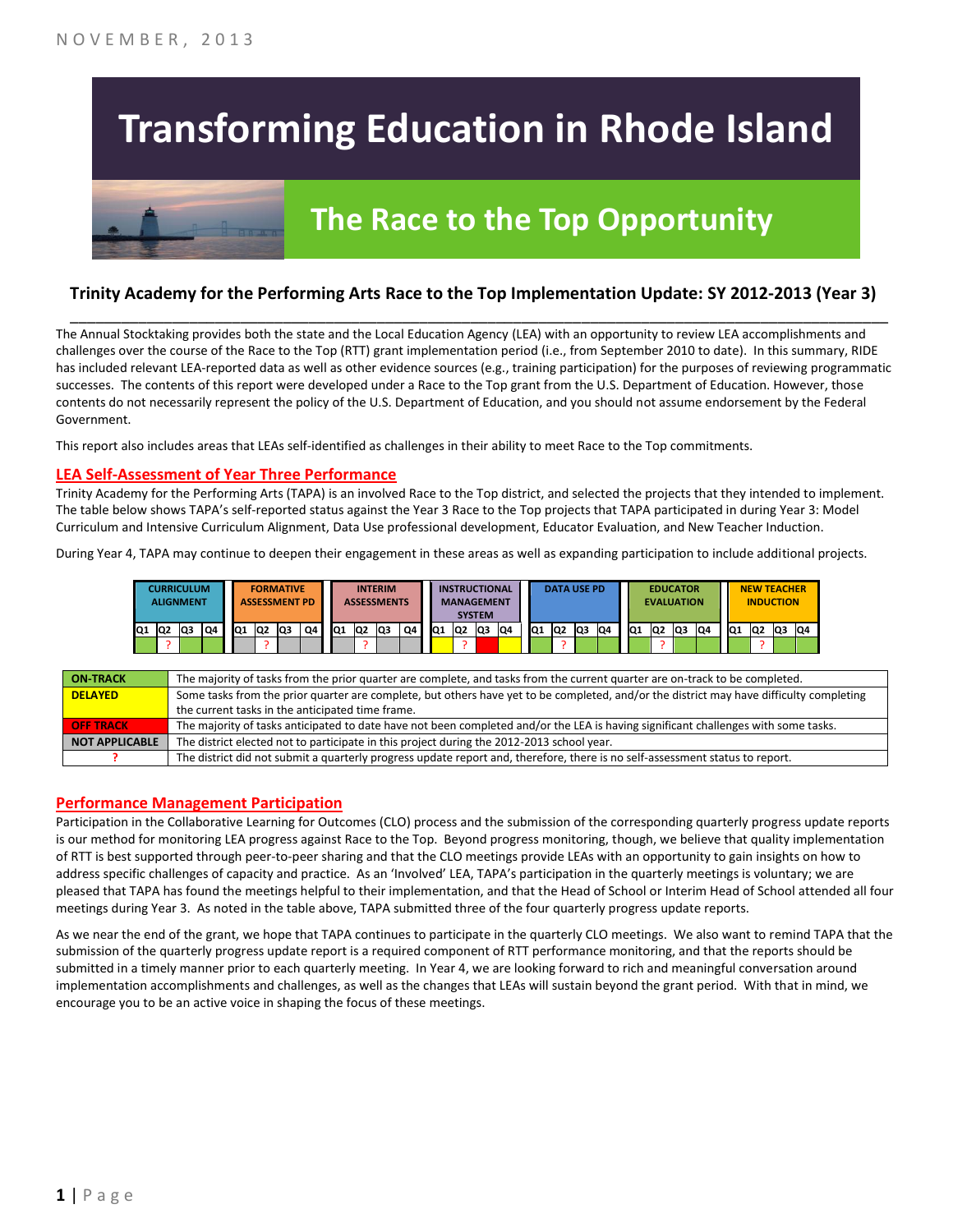#### **System of Support 1: Standards and Curriculum**

Based on the quarterly progress reports submitted by Trinity Academy for the Performing Arts, as well as participation in additional applicable activities through the end of the 2012-2013 school year, we have assessed the district as 'on track (green),' 'delayed (yellow),' 'off track/at risk (red)', or 'not applicable (grey) on each of the Year 3 System of Support 1 scope of work tasks for Race to the Top. This assessment is reflected in the table below. Please note that further description of these statuses can be found on page one of this report.

From the school's inception three years ago, TAPA made the tactical choice to develop their curriculum using the Common Core. This meant that the school did not need to create a transition plan. Instead, educators followed a curriculum creation timeline and developed scope and sequence documents, as well as unit plans, using their own template. The school was awarded a mini-grant from RIDE to fund common planning time and rubric development. In its progress reports, TAPA noted that staff members worked with consultants from the East Bay Educational Collaborative to create a scope and sequence aligned to the CCSS. A full time curriculum coordinator was hired in preparation for the school year, and spent time walking through quarterly objectives for the standards using a backward design process. Additionally, the coordinator worked with staff to create diagnostic and benchmark assessments for each quarter.

RIDE would like to commend TAPA on its efforts to expand and deepen educator and administrator knowledge of the Common Core State Standards (CCSS). We are happy to hear that TAPA has found valuable expertise to help move this work forward, and look forward to hearing about the success that the school has in communicating and implementing the new curriculum. We encourage TAPA to continue to reach out to their Collaborative Learning for Outcomes partners for further collaboration as appropriate.

| Intensive Curriculum Alignment and Model Curriculum Development                                                                                                                                                                                           |    | Year 3:SY12-13 |                |                                         |  |  |  |  |
|-----------------------------------------------------------------------------------------------------------------------------------------------------------------------------------------------------------------------------------------------------------|----|----------------|----------------|-----------------------------------------|--|--|--|--|
|                                                                                                                                                                                                                                                           | Q1 | Q <sub>2</sub> | Q <sub>3</sub> | O <sub>4</sub>                          |  |  |  |  |
| Develop and communicate a multi-year Transition Plan for the Common Core State Standards implementation, including clear<br>expectations for school level transition benchmarks and a plan for developing a curriculum aligned to the CCSS in grades K-12 |    | needed         | needed         | Modify as Modify as Modify as<br>needed |  |  |  |  |
| Identify opportunities for educators to work collaboratively to deepen understanding of CCSS (e.g. Common Planning Time, grade<br>level team, department meetings, faculty meetings)                                                                      |    | needed         | needed         | Modify as Modify as Modify as<br>needed |  |  |  |  |
| Create implementation plan, including the identification of aligned resources, to support roll out of new curricula                                                                                                                                       |    | needed         | needed         | Modify as Modify as Modify as<br>needed |  |  |  |  |
| Develop curriculum aligned to the Common Core State Standards, including participation in Dana Center curriculum writing and<br>leadership sessions (if applicable)                                                                                       |    | л              | X              |                                         |  |  |  |  |

\*Please note: the 'x' in the above table represents the anticipated completion timeline set by RIDE, not when the district completed the task. Additionally, for further clarification on the *criteria used to select each status, consult the description on page one of this report.*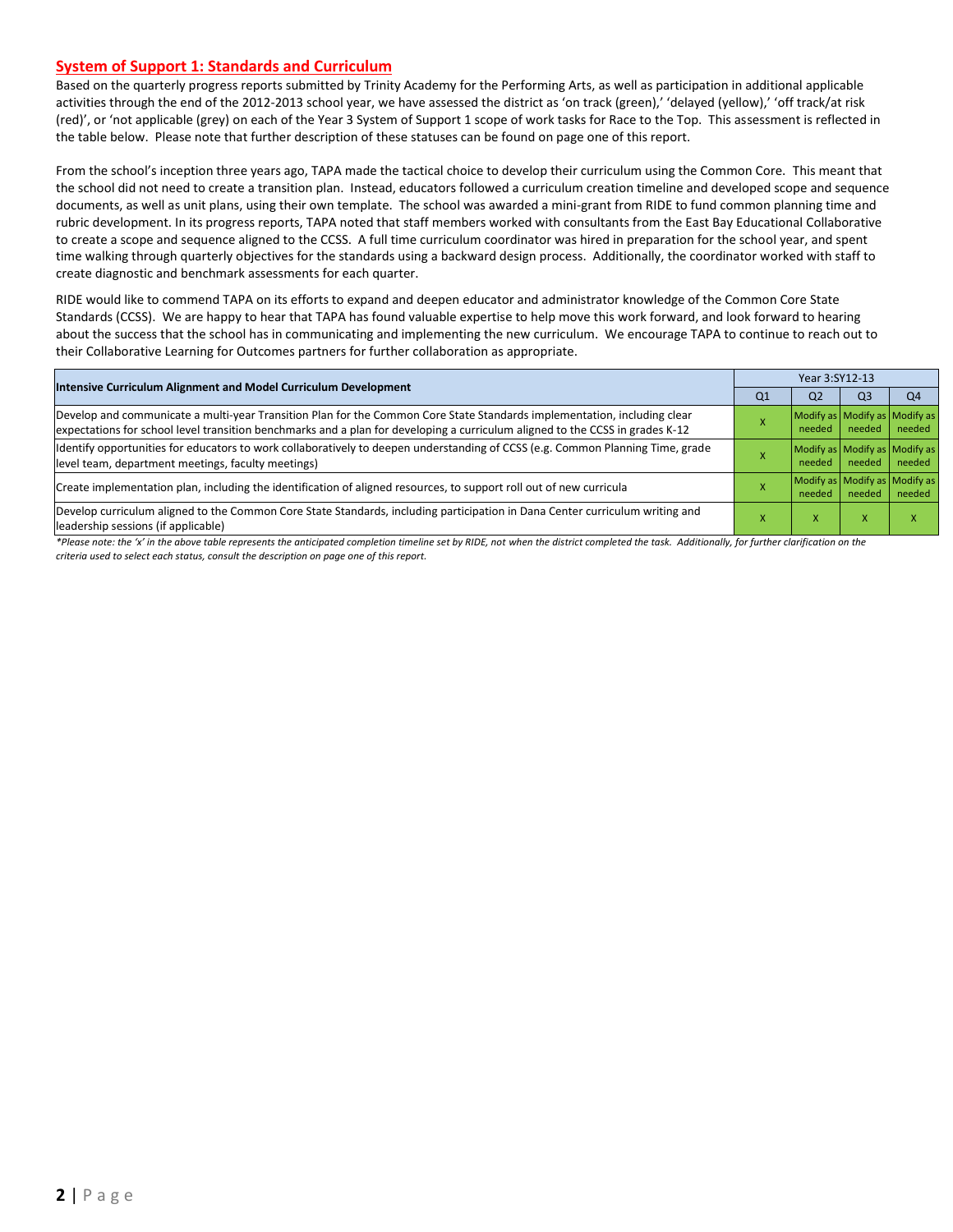#### **System of Support 2: Instructional Improvement Systems**

During the 2012-2013 school year, Trinity Academy for the Performing Arts chose to implement one of the four Race to the Top projects in System of Support 2 (Data Use professional development). Based on the quarterly progress reports submitted by TAPA, as well as participation in additional applicable activities through the end of the 2012-2013 school year, we have assessed the district on each of the Year 3 scope of work tasks for those applicable projects.

TAPA noted in their quarterly progress update reports that the lack of a dedicated staff member to their technology initiatives prevented them from fully configuring the Instructional Management System (IMS) beyond the submission of Teacher-Course-Student data and staff access to the platform. In order to more fully utilize the Formative Assessment professional development modules and other tools available, TAPA has amended their staffing plan to include a full-time technology specialist for the 2013-2014 school year. In the meantime, TAPA continues to use their own MAPS assessments three times a year to provide robust interim data on their student achievement.

TAPA anticipates that they will implement the formative assessment professional development modules in the 2013-2014 school year. In preparation for that, the administrators from TAPA attended facilitator orientation for the modules and developed a plan to have all staff participate in the professional development modules. Because the school already includes formative assessment data collection methods in their community of practice, they are well poised to ensure successful implementation once the modules are launched in August 2013.

During the 2012-2013 school year, the Director of Remediation and Enrichment and the Curriculum Director attended the Data Use professional development series. In the QPU reports, the school expressed that the teams found this training very helpful and that they intend to continue to utilize the protocols and practices in the future.

In the upcoming school year, we anticipate that TAPA will provide teachers with access to the Formative Assessment professional development series. We look forward to hearing more about TAPA's plans for implementing that initiative, and encourage the school to consider their CLO colleagues as participants in a community of practice, or in sharing strategies for implementation.

| Interim Assessments (accessed via the Instructional Management System)                                                                                                                  |             | Year 3:SY12-13  |                                                              |  |  |  |
|-----------------------------------------------------------------------------------------------------------------------------------------------------------------------------------------|-------------|-----------------|--------------------------------------------------------------|--|--|--|
|                                                                                                                                                                                         | Q1          | Q <sub>2</sub>  | Q3                                                           |  |  |  |
| Develop protocols or expectations regarding the use of interim assessment to inform instruction including timelines for<br>administration and process for scoring and reporting results |             |                 |                                                              |  |  |  |
| Send LEA-determined facilitators to RIDE provided training on both the Fixed-Form assessment tool and the test-building tool                                                            | Fixed Form  | Test<br>Builder |                                                              |  |  |  |
| Train of educators in the LEA on the administration and use of interim assessments utilizing RIDE-trained facilitators                                                                  |             | $\lambda$       |                                                              |  |  |  |
| Administration of Interim Assessments in selected grades and content area(s)                                                                                                            | $1st$ Fixed |                 | $2nd$ Fixed $3rd$ Fixed<br>Form Test   Form Test   Form Test |  |  |  |

| <b>Instructional Management System (IMS)</b>                                                                                                                                                              |                                         | Year 3:SY12-13 |                |                |  |  |
|-----------------------------------------------------------------------------------------------------------------------------------------------------------------------------------------------------------|-----------------------------------------|----------------|----------------|----------------|--|--|
|                                                                                                                                                                                                           | Q <sub>1</sub>                          | Q <sub>2</sub> | Q <sub>3</sub> | O <sub>4</sub> |  |  |
| Designate an LEA data steward to support decision making around data collections and systems implementation and to provide input<br>and feedback on data initiatives through designated representatives   | As needed As needed As needed As needed |                |                |                |  |  |
| Maintain data quality standards of local student information systems and upload local assessment data and program information as<br>required by RIDE in a timely manner                                   |                                         | $\lambda$      | ⋏              |                |  |  |
| Following RIDE training, LEA Administrative Users and LEA Trainers configure the IMS for educator use and to provide end users with<br>access and training needed to utilize the IMS for daily activities |                                         |                | $\lambda$      |                |  |  |
| Deepen the understanding and use of the IMS among all educators                                                                                                                                           | $\lambda$                               | X              | $\lambda$      |                |  |  |

| 'Data Use' Professional Development                                                                                                           |        | Year 3:SY12-13 |       |                |  |  |  |
|-----------------------------------------------------------------------------------------------------------------------------------------------|--------|----------------|-------|----------------|--|--|--|
|                                                                                                                                               | Q1     | Q <sub>2</sub> | $Q_3$ | O <sub>4</sub> |  |  |  |
| In coordination with RIDE, select 'Data Use' training dates for each cohort of schools, as applicable                                         |        |                |       | Year 2         |  |  |  |
| ldentify and provide RIDE with the leadership team members from each school who will participate in Year 2 training cohorts, as<br>applicable |        |                |       | Year $2$       |  |  |  |
| Following 'Data Use' professional development, identify district and school practices to sustain and deepen data use and<br>collaboration     | Year 1 | Year 1         | Year  | Year 1         |  |  |  |

\* Please note that, for this project, 'year 1' refers to cohort 1 taking place during the 2012-2013 school year, and 'Year 2' refers to cohort 2 taking place during the 2013-2014 school year.

| [Formative Assessment Professional Development Modules (accessed via the Instructional Management System)        |         | Year 3:SY12-13 |                 |                |  |  |  |  |
|------------------------------------------------------------------------------------------------------------------|---------|----------------|-----------------|----------------|--|--|--|--|
|                                                                                                                  | Q1      | Q <sub>2</sub> | Q <sub>3</sub>  | O <sub>4</sub> |  |  |  |  |
| ldentify facilitators who will support the implementation of formative assessment practices in daily instruction |         |                |                 | SY13-14        |  |  |  |  |
| Coordinate participation of educators in training modules and communities of practice                            | SY12-13 | SY12-13        | SY12-13 SY13-14 |                |  |  |  |  |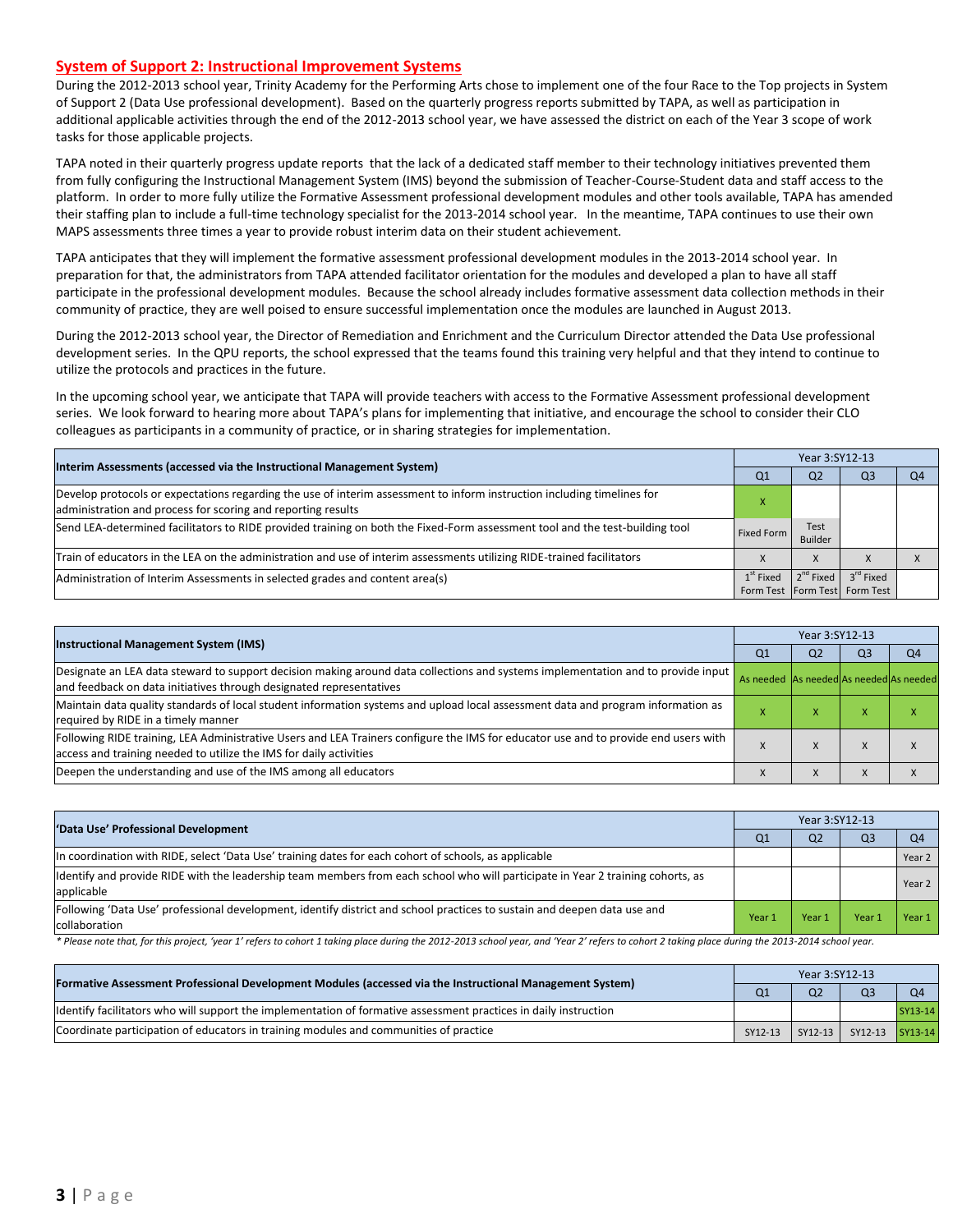#### **System of Support 3: Educator Effectiveness**

During the 2012-2013 school year, Trinity Academy for the Performing Arts fully implemented all components of System of Support 3 - the Rhode Island model for teacher and building administrator evaluations; and final effectiveness ratings for all teachers have been submitted to RIDE using the Educator Performance and Support System. Based on the quarterly progress reports submitted by TAPA, as well as participation in additional applicable activities through the end of the 2012-2013 school year, we have assessed the district on each of the Year 3 scope of work tasks for Educator Evaluation.

Based on its quarterly progress reports, TAPA has implemented all components of the Rhode Island Model for evaluating teachers and building administrators. During the 2012-2013 school year, all applicable TAPA administrators attended teacher and building administrator evaluator trainings. RIDE is also pleased to note that teachers and evaluators within the district participated in supplemental activities, such as the FFTPS calibration videos. We hope that participants found these supports helpful in increasing comfort with the evaluation process. Additionally, district administrators have attended and/or registered for applicable summer 2013 training.

As we enter into the final year of the Race to the Top grant, RIDE encourages TAPA to continue to engage their CLO peers in thinking about continuous support for evaluation implementation, as well as how evaluation data is being used to identify professional development needs. Additionally, looking ahead, RIDE would like to remind the district of their responsibility to ensure that all personnel responsible for evaluating both teachers and building administrators participate in applicable training activities.

| <b>Educator Evaluation</b>                                                                                                                                                                           |                          |                | Year 3:SY12-13                             |                                  |
|------------------------------------------------------------------------------------------------------------------------------------------------------------------------------------------------------|--------------------------|----------------|--------------------------------------------|----------------------------------|
|                                                                                                                                                                                                      | Q <sub>1</sub>           | Q <sub>2</sub> | Q <sub>3</sub>                             | Q <sub>4</sub>                   |
| Participate in educator evaluation model design, development and refinement feedback opportunities                                                                                                   | x                        | x              | X                                          | X                                |
| Identify District Evaluation Committee members, responsible for monitoring the implementation of the system and providing<br>recommendations to LEA leadership teams                                 |                          |                |                                            | X                                |
| ldentify individuals who will serve as primary and, if applicable, secondary/complementary evaluators                                                                                                |                          |                |                                            | X                                |
| Send all required evaluators to RIDE-provided evaluator training on model; Send evaluators and system administrators to training on<br>the Educator Performance Support System (EPSS) data system    |                          |                | Mid-year<br>half-day<br>training           | Mid-year<br>half-day<br>training |
| Examine LEA Policies and Contracts for Challenges; where applicable, consider memorandums of understanding or contract renewal<br>language which will support district implementation of evaluations | X                        | X              | X                                          | X                                |
| Create a plan for the appropriate use of funds to support implementation of educator evaluation system                                                                                               |                          |                |                                            | X                                |
| Complete required components of RI Model for educator and building administrator evaluations                                                                                                         | <b>SLOs and</b><br>Goals | Midyear        | Midyear<br>Conference Conference Summative | <b>EOY Report</b><br>&<br>rating |
| Submit evaluation data and documentation (e.g. component and summative level ratings, verified rosters); provide other requested<br>information to support RIDE research and system improvement      | X                        | x              | X                                          | X                                |
| Use Evaluation Data to identify individual and school/district-wide professional development needs and act on those needs                                                                            |                          |                | $\mathsf{x}$                               | X                                |